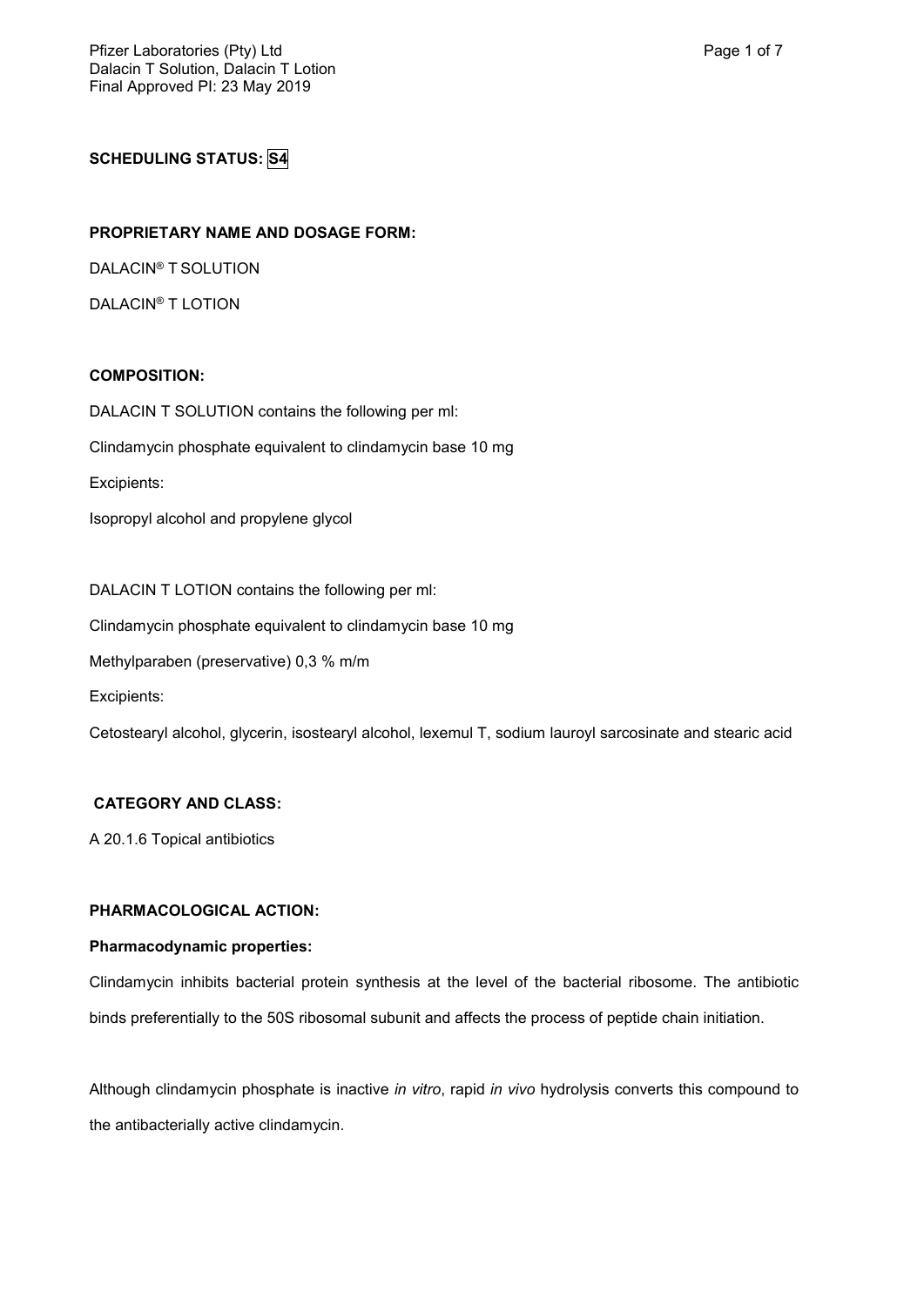#### *Clostridia:*

Clostridia are more resistant than most anaerobes to clindamycin. Most *Clostridium perfringens* are susceptible, but other species e.g. *Clostridium sporogenes* and *Clostridium tertium* are frequently resistant to clindamycin. Susceptibility testing should be done.

Cross resistance between clindamycin and lincomycin has been demonstrated.

Antagonism has been demonstrated between clindamycin and erythromycin *in vitro*. The clinical significance of this interaction is unknown.

Free fatty acids on skin surface have been decreased from approximately 14 % to 2 % following application of topical clindamycin.

#### **Pharmacokinetic properties:**

Clindamycin activity has been demonstrated in comedonal extracts from acne patients. The mean concentration of antibiotic activity in comedonal extracts after 4 weeks of treatment was 597  $\mu q/q$  of comedonal material (range 0 - 1 490).

Following multiple topical applications of clindamycin phosphate at a concentration equivalent to 10 mg clindamycin per ml in an isopropyl alcohol and water solution, low levels of clindamycin are present in the serum (± 3 ng/ml) and less than 0,2 % of the dose is recovered in urine as clindamycin.

#### **INDICATIONS:**

DALACIN T SOLUTION and DALACIN T LOTION are indicated in the treatment of acne vulgaris associated with propionibacterium acnes activity.

### **CONTRAINDICATIONS:**

DALACIN T SOLUTION and DALACIN T LOTION are contraindicated:

• In patients with a history of hypersensitivity to preparations containing clindamycin, lincomycin or to any components of these products.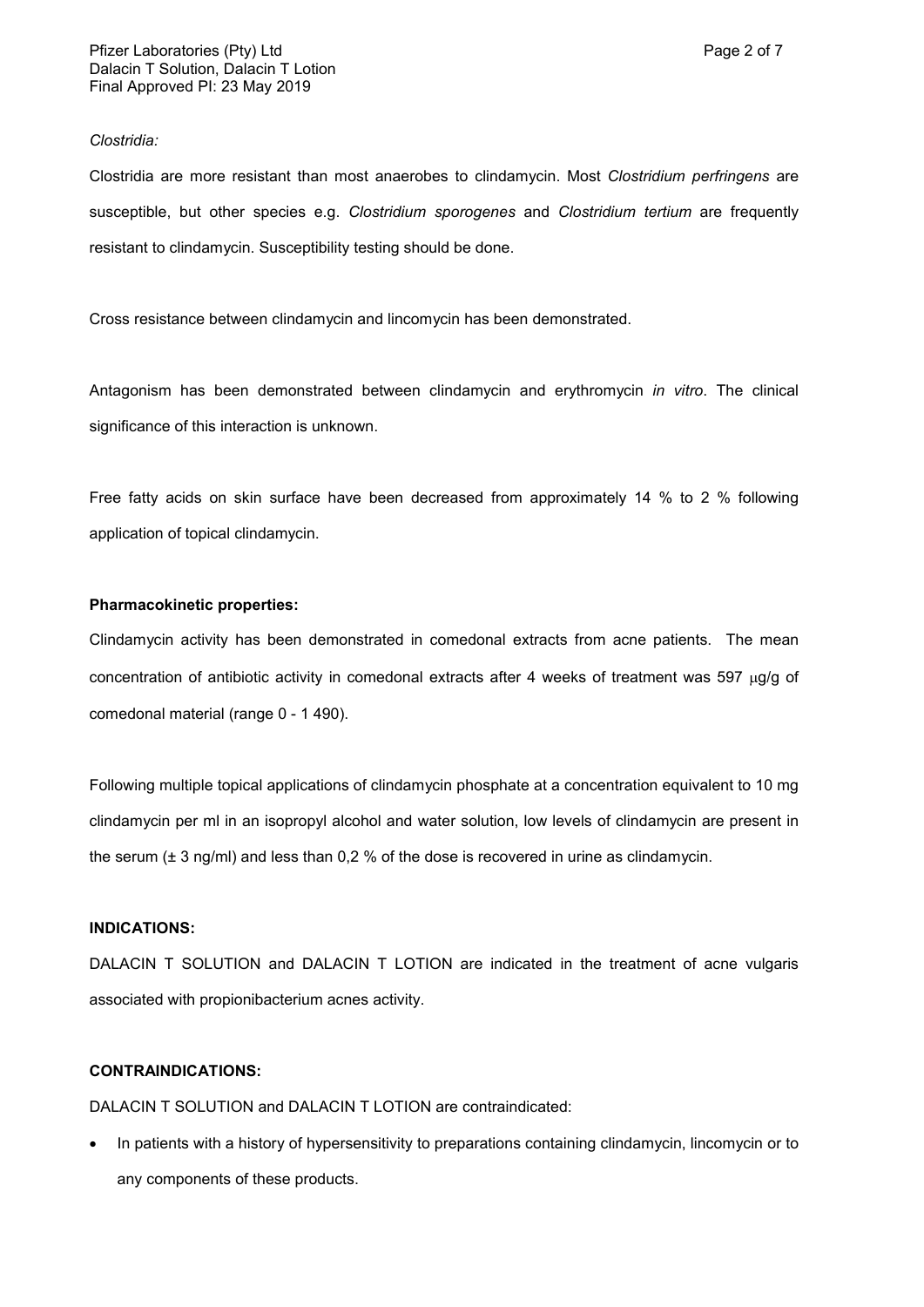In patients with a history of antibiotic-associated colitis, ulcerative colitis or regional colitis (Crohn's disease).

#### **WARNINGS AND SPECIAL PRECAUTIONS:**

Topical, oral and parenteral clindamycin have been associated with severe diarrhoea and pseudomembranous colitis. If significant or prolonged diarrhoea occurs, the medication should be discontinued and appropriate diagnostic procedures and treatment provided as necessary. Use of DALACIN T results in absorption of the antibiotic from the skin surface (see Pharmacokinetic properties).

Diarrhoea, colitis and pseudomembranous colitis can develop at any time during treatment and up to several weeks following cessation of oral and parental therapy with DALACIN T.

Antiperistaltic medicines such as opiates and diphenoxylate may prolong and/or aggravate the colitis.

DALACIN T SOLUTION contains an alcohol base which can cause burning and irritation of the eyes, mucous membranes and abraded skin. In the event of accidental contact with sensitive surfaces (eye, abraded skin, mucous membranes), bathe with copious amounts of cool tap water. The solution has an unpleasant taste and caution should be exercised when applying the medication around the mouth.

DALACIN T SOLUTION should be prescribed with caution in atopic individuals.

#### **Effects on ability to drive and use machines:**

The effect of DALACIN T on the ability to drive or operate machinery has not been evaluated.

#### **INTERACTIONS:**

Systemic clindamycin has been shown to have neuromuscular blocking properties that may enhance the action of neuromuscular blocking medicines. Therefore, neuromuscular blocking medicines should be used with caution in patients on treatment with DALACIN T.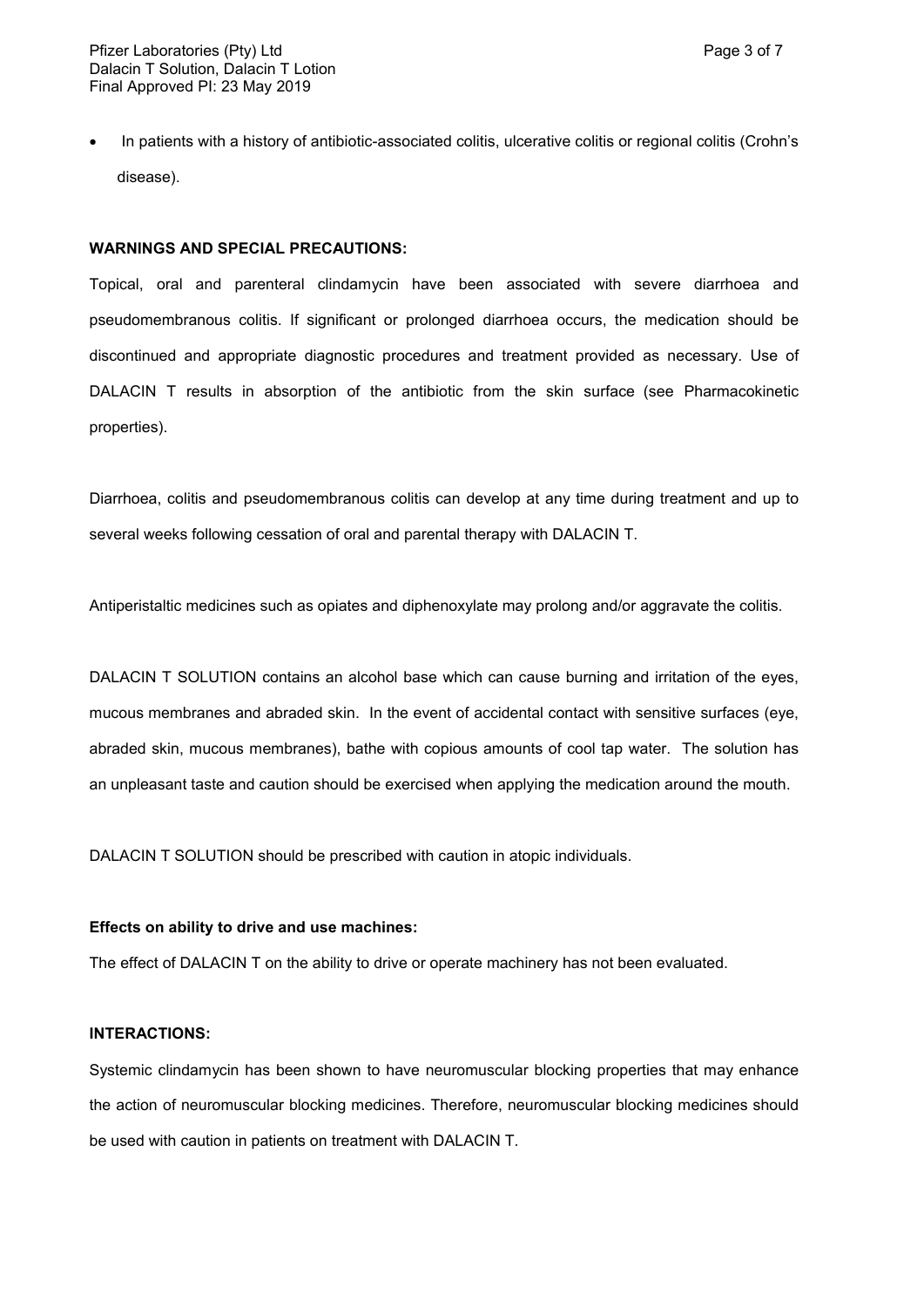### **HUMAN REPRODUCTION:**

Safety in pregnancy and lactation has not been established.

### **Pregnancy:**

DALACIN T SOLUTION and DALACIN T LOTION should not be used in pregnancy.

### **Lactation:**

Orally and parenterally administered clindamycin has been reported to appear in breast milk. The possibility of clindamycin in breastmilk after topical application cannot be excluded. Mothers on treatment with DALACIN T SOLUTION and DALACIN T LOTION should not breastfeed their infants.

### **DOSAGE AND DIRECTIONS FOR USE:**

Apply a thin film of DALACIN T SOLUTION or DALACIN T LOTION twice daily to the affected area.

DALACIN T LOTION should be shaken immediately before using.

### **SIDE EFFECTS:**

Side effects are categorised as follows:

Very common (≥ 1/10); common (≥ 1/100, < 1/10); uncommon (≥ 1/1 000, < 1/100); rare (≥ 1/10 000, < 1/1 000); very rare (< 1/10 000), including isolated reports

| System organ     | <b>Frequency</b> | Side effect                   |
|------------------|------------------|-------------------------------|
| class            |                  |                               |
| Gastrointestinal | Common           | Gastrointestinal disorders    |
| disorders        |                  |                               |
| Skin and         | Very common      | Skin irritation (burning,     |
| subcutaneous     |                  | itching, erythema), dry skin, |
| tissue disorders |                  | urticaria, peeling            |
|                  | Common           | Seborrhoea                    |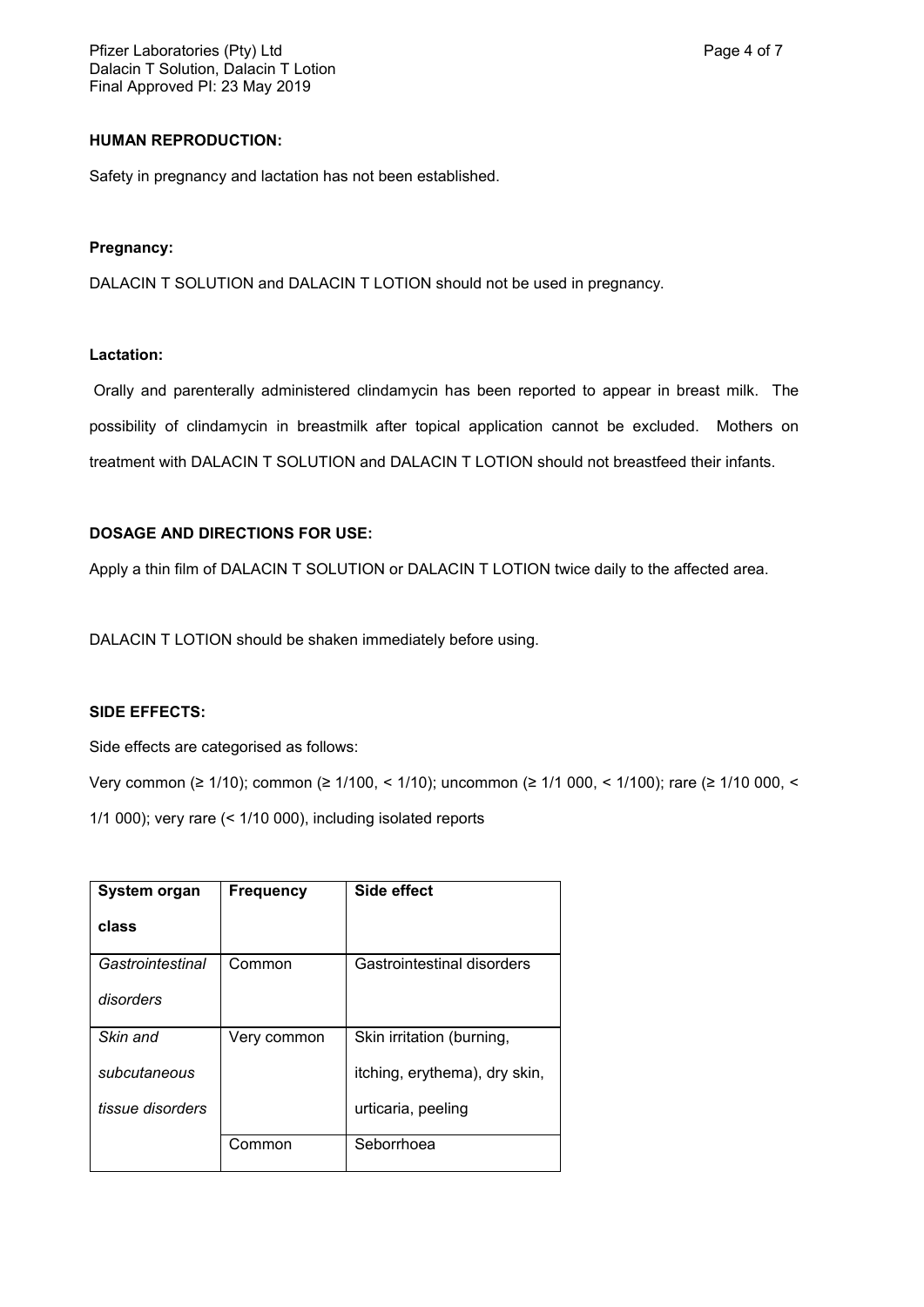# **Post-marketing experience:**

Adverse reactions identified from post-marketing experience include the following:

| System organ             | Side effect               |
|--------------------------|---------------------------|
| class                    |                           |
| <i>Infections</i><br>and | <b>Folliculitis</b>       |
| infestations             |                           |
| Eye disorders            | Eye pain                  |
| Gastrointestinal         | Pseudomembranous colitis, |
| disorders                | abdominal pain            |
| Skin and                 | Contact dermatitis        |
| subcutaneous             |                           |
| tissue disorders         |                           |

# **KNOWN SYMPTOMS OF OVERDOSAGE AND PARTICULARS OF ITS TREATMENT:**

DALACIN T can be absorbed in sufficient amounts to produce systemic effects.

In the event of overdosage, treatment should be symptomatic and supportive.

# **IDENTIFICATION:**

DALACIN T SOLUTION: Clear solution.

DALACIN T LOTION: A smooth white to off-white emulsion with no evidence of phase separation.

# **PRESENTATION:**

DALACIN T SOLUTION is available in 30 ml applicator bottles (10 mg clindamycin per millilitre). The applicator is designed so that the solution may be applied directly to the involved skin.

DALACIN T LOTION is available in 30 ml plastic bottles (10 mg clindamycin per millilitre).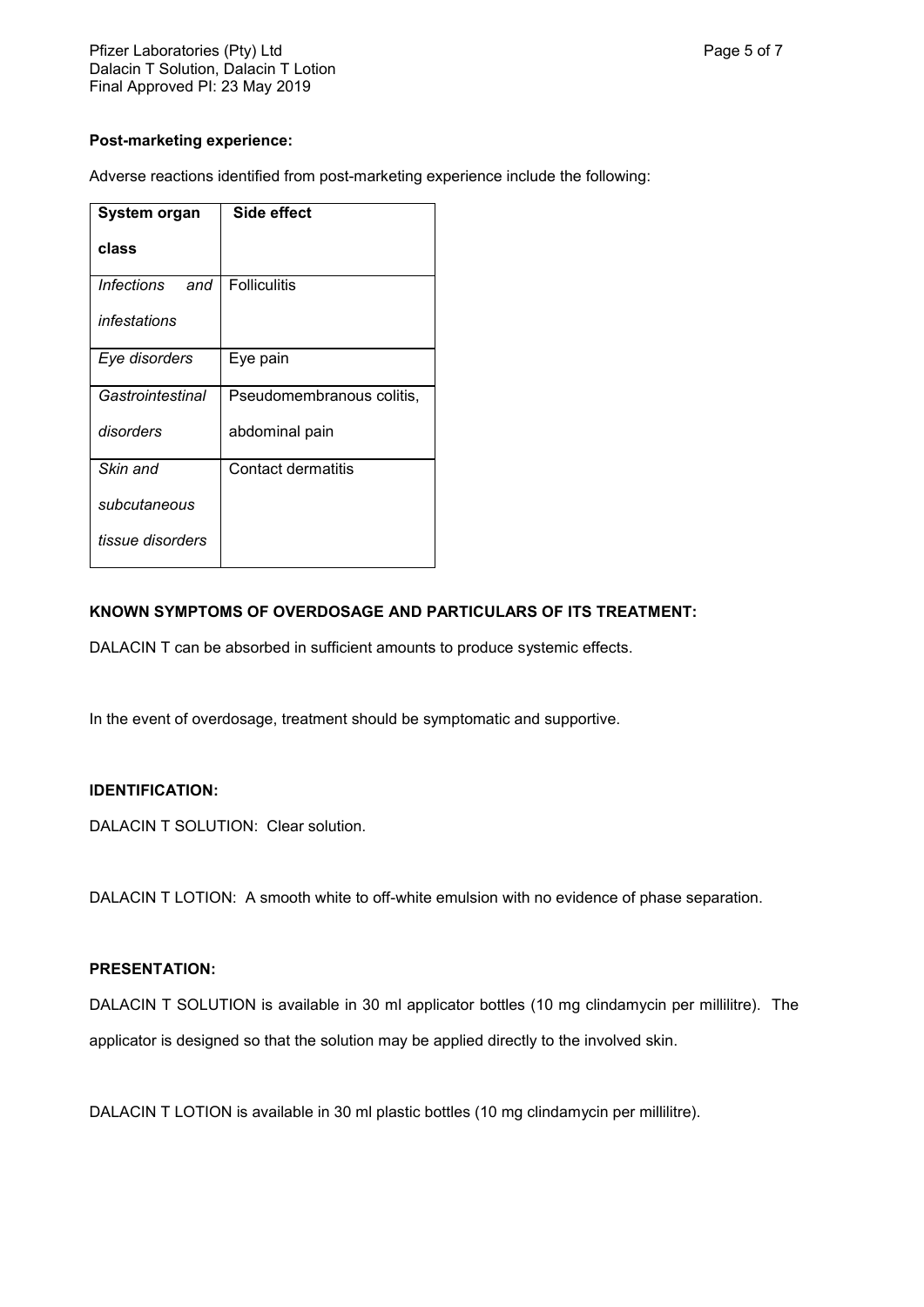Pfizer Laboratories (Pty) Ltd **Page 6 of 7** and 2011 12 and 2012 12 and 2012 12 and 2012 12 and 2012 12 and 201 Dalacin T Solution, Dalacin T Lotion Final Approved PI: 23 May 2019

### **STORAGE INSTRUCTIONS:**

DALACIN T Solution: Store at or below 25 °C. DALACIN T Lotion: Store at or below 25 °C. Keep out of reach of children.

### **REGISTRATION NUMBER:**

DALACIN T SOLUTION: P/20.1.6/63

DALACIN T LOTION: Y/20.1.6/326

#### **NAME AND ADDRESS OF THE HOLDER OF THE CERTIFICATE OF REGISTRATION:**

Pfizer Laboratories (Pty) Ltd

85 Bute Lane

Sandton 2196

South Africa

### **DATE OF PUBLICATION OF THE PROFESSIONAL INFORMATION:**

Date of registration: DALACIN T SOLUTION: 14 April 1983 DALACIN T LOTION: 03 February 1992

Date of last SAHPRA approval: 05 April 2019

# **BOTSWANA: S2**

**DALACIN T SOLUTION: B9311975**

**DALACIN T LOTION: B9311985**

# **MALAWI: POM**

**DALACIN T SOLUTION: PMPB/PL135/25**

# **NAMIBIA: S2**

**DALACIN T SOLUTION: 90/20.1.6/001304**